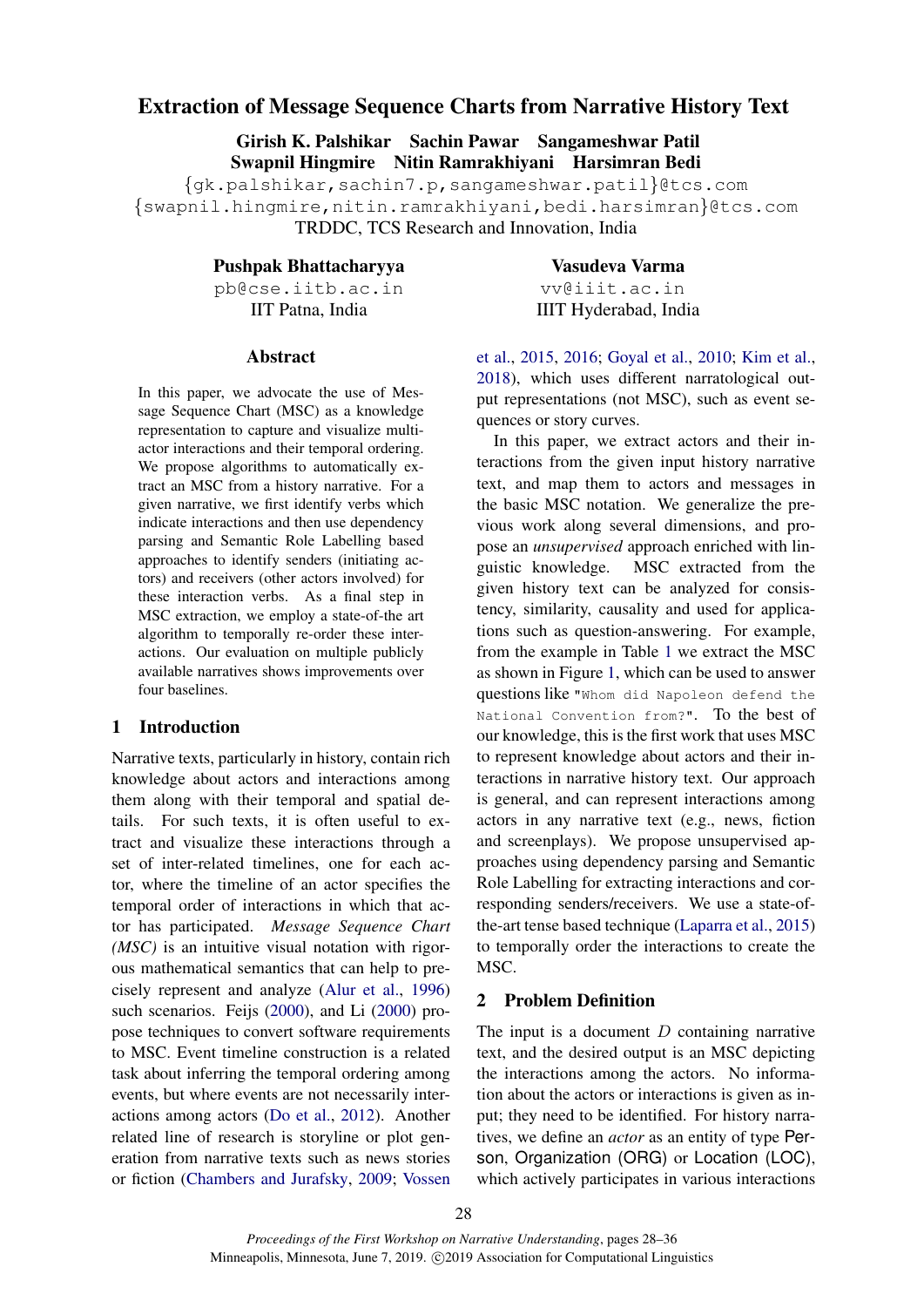<span id="page-1-1"></span>msc A1 = its army; A2 = royalist rebels; A3 = a military school; A4 = artillery department; A5 = the National Convention; A6 = the new government;  $A7 =$ his parents;  $A8 =$ the island of Corsica;  $A9 =$ Napoleon Bonaparte



Figure 1: MSC for the example history text.

Table 1: Sample narrative text. Implicit and explicit temporal expressions are underlined.

with other actors. The reason for including LOC entities as actors is that locations are important in history, and a timeline of events at a particular location provides an interesting perspective. Further, we also need to identify all coreferences of an actor and use a *canonical (i.e., a standardized, normalized*) mention for each; e.g., In Ta-ble [1,](#page-1-0) the actor mentions, Napoleon Bonaparte, Napoleon, he and the young officer refer to the actor Napoleon Bonaparte.

An *interaction* among actors is either (i) any *deliberate* (*intentional*) *physical action*, which is typically initiated by one or more actors and the remaining actors involved in it are affected by it in some way (e.g. attacked, joined), or (ii) *communication*, which results in passing of information or control among them (e.g. announced, talked).

We focus on interactions involving one or two actors. An interaction with itself involves only

one actor; e.g., the attackers fled. When more than two actors are involved in an interaction (e.g., Napoleon's parents sent him to a military school.), we break it into several pairwise interactions, if possible. On the other hand, if the sender or receiver in an interaction are missing, we use a dummy actor *environment* (denoted by ENV) as the corresponding sender or receiver. For instance, in the sentence "The rebels ran away in panic", there is no explicit receiver. So, as shown in Fig. [1,](#page-1-1) we use ENV as the receiver for the message, i.e., we create the message (The rebels; ran; ENV).

Since we represent an interaction as a message in an MSC, the direction of the interaction is important. We assume the direction to be from the initiator of the interaction to the actor affected by it. However, some interactions can be directionless; e.g., met, married. In such cases, we show the subject of the sentence as sender of the message in MSC. Though our notion of an interaction is similar to an event, a key difference between them is that there is explicit and intentional involvement of actors in an interaction; e.g., an earthquake is an event but it is not an interaction.

<span id="page-1-2"></span>Temporal ordering of messages is the important and culminating step in the overall process of automated MSC extraction from narrative text. We need to exploit temporal clues available in the input narrative text to derive the temporal order among the messages in the MSC.

<span id="page-1-0"></span>Napoleon Bonaparte was born in 1769 on the island of Corsica. 2. When he was 9 years old, his parents sent him to a military school. 3. He finished school in 1785 before starting in the artillery department. 4. When the new government was formed , Napoleon joined its army. 5. When royalist rebels marched on the National Convention in October 1795, the young officer defended it. 6. The rebels then ran away in panic. Three months earlier, Napoleon had raided the rebels.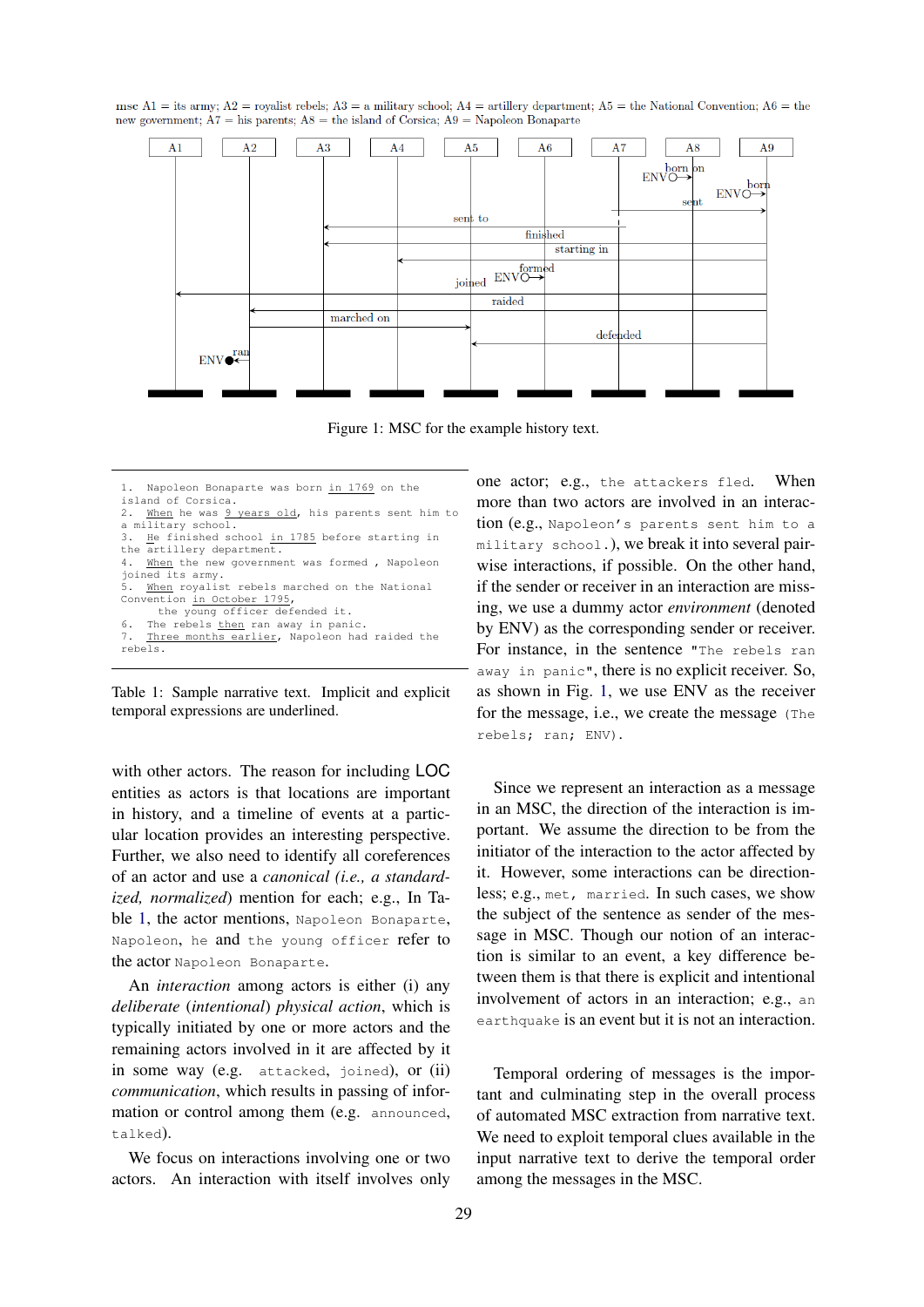## 2.1 Scope

In this paper, we focus on interactions expressed using verbs because most of the action events in a language are expressed using verbs. We consider interactions expressed using nouns as part of future work. Not all interactions in history narratives are important for creating an MSC. E.g., *mental actions*, such as felt cheated, came to know, assumed, considered, envisioned, are not considered as interactions. Copula verbs and verbs denoting a state of an object or actor also do not trigger an interaction and hence, such verbs are ignored.

## 3 MSC Extraction

## <span id="page-2-0"></span>3.1 Actor Identification

We first make one pass through the text and identify all the actors who are involved in one or more interactions. We group all co-referring mentions of an actor into a set, and choose one *canonical mention* as a representative on the MSC. One complication can occur due to *complex actors*, which is an actor that contains multiple actors, one of which is *independent* and the others are *dependent* and serve to elaborate on the independent actor; e.g., his parents, military school, the army of the new government. We need to identify a complex actor as a whole, and not its constituent actors separately. We use the algorithm in [\(Patil et al.,](#page-8-10) [2018\)](#page-8-10) to identify an actor and all its coreferents.

#### 3.2 Interaction Identification

Typically the input text mentions many different interactions, and identifying each verbal interaction is required, omitting non-interactions as discussed in Section [2.1.](#page-1-2) A simple algorithm classifies each verb in the given sentence as an *action verb* or a *communication verb* (and ignores other types of verbs) using WordNet hypernyms of the verb itself or its nominal forms. For example, for the verb defended, one of its nominal forms, defence, has the category act in its hypernym tree; so it is classified as an action verb.

Since we are focusing on interactions that have already occurred, we focus on verbs in the past tense. In some cases, a verb not in the past tense, should also be considered as having past tense; e.g., in Growing up in rural Hunan, Mao described his father as a stern disciplinarian, "Growing" should be

considered to be in the past tense. To achieve this, we systematically *propagate* the past tense to other verbs using linguistic rules. To detect verbs in past tense, we traverse the dependency parse tree of the input sentence in breadth-first-search (BFS) manner. A verb having POS tag of *VBD* is definitely in the past tense. A verb with *VBG* or *VBN* POS tag is considered to be in past tense if: (i) it is a child of another verb tagged with *VBD*; or (ii) it is the parent of an auxiliary verb tagged with *VBD*. An infinitive verb is deemed to be in past tense if it has a governor in the dependency tree with dependency relation either advcl:to or xcomp and the governor is tagged with *VBD*. In the above sentence, described is tagged with *VBD* and hence it is in past tense; Growing is tagged with *VBG* and is child of described in the dependency parse tree; hence, it is also considered to be in the past tense.

#### 3.3 Message Creation

We need to map each identified interaction to one or more messages in the output MSC. We also need to identify the sender (initiator of the interaction) and receiver (other actors involved in the interaction) for each message. We have developed several approaches for identifying a set of senders  $(SX)$  and a set of receivers  $(RX)$  for each valid interaction verb. If SX and RX are both empty, we ignore that interaction. If only one of them is empty, we add a special actor *Environment* (ENV) to that set. Once such sets are identified, a message is created for each unique combination of a sender and a receiver for a particular interaction verb.

Dependency parsing-based Approaches: We developed two approaches for message creation based on dependency parsing output: i) Baseline B1 which directly maps the dependencies output to messages and ii) Approach M1 (Algorithm [1\)](#page-4-0) which builds on the dependencies output by applying additional linguistic knowledge. We use Stanford CoreNLP [\(Manning et al.,](#page-8-11) [2014\)](#page-8-11) for dependency parsing.

Baseline B1 simply maps each interaction verb in the dependency tree to a set of messages. Actors directly connected to an interaction verb with certain dependency relations (nsubj, nmod:agent) are identified as senders whereas actors directly connected to the verb with certain other dependency relations (dobj, nsubjpass, xcomp, iobj, advcl:to, nmod:∗) are identified as receivers.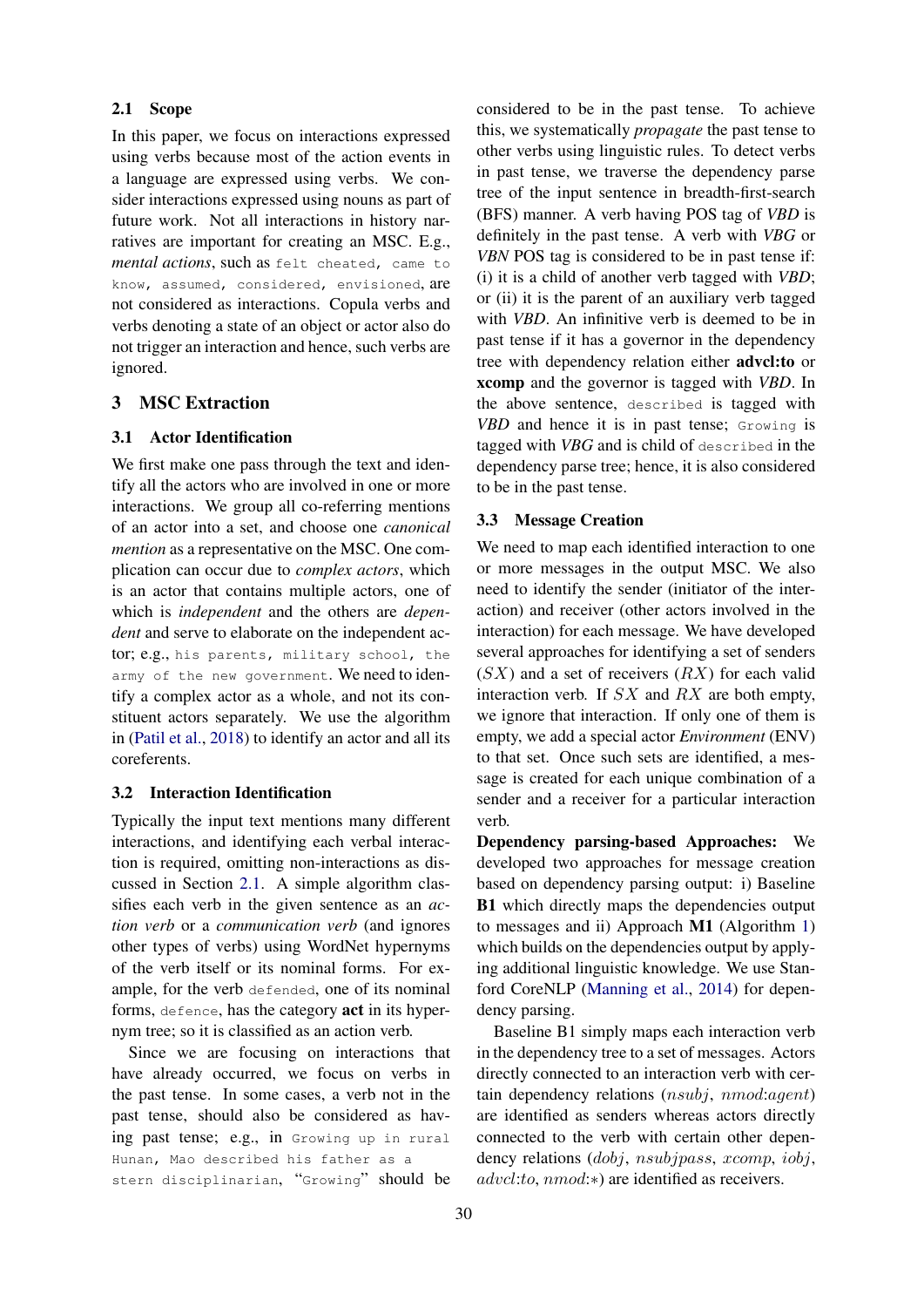Approach M1 improves upon this baseline by generalizing connections between the verb and potential senders and receivers. Rather than considering only direct connections in dependency tree, M1 identifies certain actors as senders which are connected to the verb with a set of allowable dependency paths such as  $nmod:poss \rightarrow nsubj$ or  $nsubj \rightarrow advcl$  (lines 3-9 in Algorithm [1\)](#page-4-0). E.g., consider the sentence Bravery of Rajputs pushed the Mughals back. Here, Rajputs is not directly connected to pushed in the dependency tree. Still, M1 would be able to identify Rajputs as sender because its dependency path to the verb pushed is  $nmod:of \rightarrow nsubj.$  Similarly, M1 identifies certain actors as receivers which are descendants of the verb in the dependency tree and the dependency paths connecting them to the verb satisfy certain properties such as "no other verb is allowed on the path" (lines 10-13 in Algorithm [1\)](#page-4-0). Presence of another intermediate verb on such dependency path is a strong indicator that the receiver is an argument for the intermediate verb. For example, in the sentence Crossing the Alps, Napoleon attacked Italy., "the Alps" is not a valid receiver for the verb attacked because another verb Crossing occurs on the dependency path connecting the Alps to attacked.

SRL-based Approaches: We developed two approaches for message creation based on SRL: i) Baseline B2 which directly maps the SRL output to messages and ii) Approach M2 (Algorithm [2\)](#page-4-1) which builds on the SRL output by applying additional linguistic knowledge. We use MatePlus [\(Roth and Lapata,](#page-8-12) [2015\)](#page-8-12) for SRL which produces predicate-argument structures as per PropBank [\(Kingsbury and Palmer,](#page-8-13) [2002\)](#page-8-13). The baseline B2 simply maps each verbal predicate corresponding to an interaction verb to a set of messages. Actors corresponding to A0 arguments of a verbal predicate are identified as senders whereas actors corresponding to other arguments are identified as receivers.

Approach M2 improves upon this baseline by using VerbNet [\(Schuler,](#page-8-14) [2005\)](#page-8-14) roles (the function vnrole) associated with PropBank arguments. Certain selectional preferences are used on these VerbNet roles, so as to qualify them as valid senders or receivers. These preferences are based on the linguistic knowledge and the details are described in the Algorithm [2.](#page-4-1) E.g.,

consider the sentence Peter described John as very polite. Here, for the communication verb describe,  $vncle$  (describe.01.A1) = theme. As per our linguistic rule, even if any actor is part of theme of a communication verb, that actor does not qualify to be a receiver, as it is not directly participating in the interaction. Line 18 in Algorithm [2](#page-4-1) encodes this rule, thereby not allowing any actor which is part of a theme to be a receiver. Hence, in this example sentence, John will not be a receiver for describe.

Algorithm [2](#page-4-1) also handles a special case about *Ergative* verbs which lie in between the spectrum of transitive and intransitive verbs. Their most distinguishing property is that when an ergative verb does not have a direct grammatical object, its grammatical subject plays an object-like role. E.g., consider following two sentences containing an ergative verb move:

S1: Mao's father moved him to a hostel. S2: Mao moved to Beijing.

In S1, moved has an object but in S2, it does not have any direct object. Semantic Role Labelling would assign the role A1 (thing moving) to Mao in S2 and hence it can not be a sender. But as S2 indicates that the actor  $(Mao)$  is willingly performing the action of moving, we expect Mao to be a sender. Hence, for an ergative verb, even if the SRL assigns A1 role to an actor, we consider such an actor for being sender if no A0 role is assigned for the ergative verb by the SRL (lines 9-13 in Algorithm [2\)](#page-4-1).

Combined SRL and Dependency parsing based Approach (M3): SRL tools are useful to identify senders and receivers of a message, but they do have a few important limitations. E.g. (i) SRL tool may fail to identify any A0 even when it is present or when it assumes the verb does not require A0 in the sentence; (ii) the identified A0 may be wrong or cannot be considered as a sender; (iii) SRL tool may fail to identify any A1/A2 even when it is present; (iv) the identified A1/A2 may be wrong or cannot be considered as a receiver.

We call this combined approach as  $M3$  which corrects the output of SRL-based approach M2 by using output of the dependencies based approach B1. The intuition, here is that B1 uses only high-precision rules for identifying senders and receivers. Hence, B1's output can be used to correct a few errors introduced in the M2's output. E.g., in He was accorded a very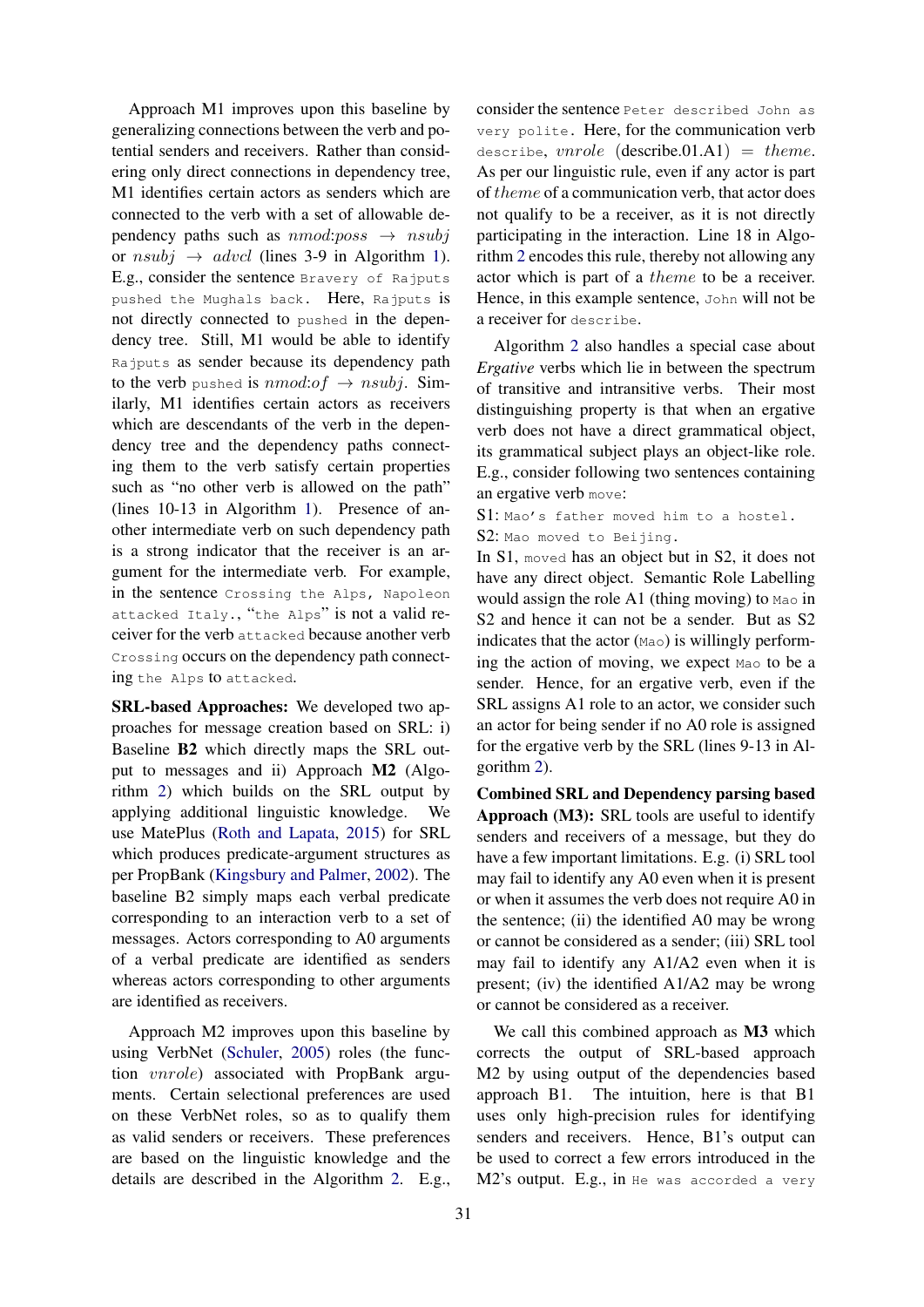## Algorithm 1: create\_messages\_M1

<span id="page-4-0"></span>**input** :  $s$  (sentence),  $\overline{A}$  (set of known actors with coreferents),  $v$  (interaction verb).  $DPOSS = \{nmod: poss, nmod: of\},\$  $DS = \{nsubj, nmod : agent\}$ ,  $DR =$ {dobj, iobj, nmod∗, xcomp, nsubjpass,  $advcl:to\}$ ,  $DI = \{advcl:to, xcomp\}$ output :  $SX$  = set of senders,  $RX$  = set of receivers 1  $SX, RX := \emptyset$ 2  $E_d := GetDependercyTree(s)$ //  $E_d$  is set of tuples of the form  $(a, b, dr)$  where a is governor of b with dependency relation dr 3 foreach  $actor \ a \in A \ s.t. \ a \ has \ mention \ in \ s \ do$ if  $(v, a, ds) \in E_d \land ds \in DS$  then  $\overrightarrow{SX} := \overrightarrow{SX} \cup \{a\}$ ; continue 5 **if**  $(v, a, nmod: * with) \in E_d$  then  $SX := SX \cup \{a\}$ ; continue 6 **if**  $\exists u \ s.t. (u, v, advcl*) \in E_d \land (u, a, ds) \in$  $E_d \wedge ds \in DS$  then 7 | |  $SX := SX \cup \{a\}$ ; continue 8 if  $\exists u \ s.t. (v, u, ds) \in E_d \land ds \in DS \land u.ner =$  $OTHER \wedge (u, a, dp) \in E_d \wedge dp \in DPOSS$ then  $SX := SX \cup \{a\}$ ; continue 9 **if**  $∃b$  *s.t.*  $b ∈ SX \land (b, a, nmod.*with) ∈ E_d$ then  $SX := SX \cup \{a\}$ ; continue 10 **foreach**  $actor b \in A \setminus SXs.t.$  b has a mention in s and  $\exists$  path P from v to b in G using  $E_d$  **do** 11 | if  $\exists u \neq v \; s.t. \; u.POS = VB * \land u \in$  $P \wedge (v, u, dr) \in E_d \wedge dr \notin DI$  then continue 12 | if  $\exists u \neq v \; s.t. \; u.POS = VB * \land u \in$  $P \wedge (v, u, *) \notin E_d$  then continue 13 **if**  $\exists x \text{ in } Ps.t.(x, b, dr) \in Ed \land dr \in DR$  then  $RX := RX \cup \{b\}$ 14 return  $(SX, RX)$ 

cordial reception and was loaded with

gifts., MatePlus (in M2) identifies He as A0 for accorded, which is wrong because He is not the initiator of this interation; He should be A1 for accord. We correct this by using the fact that B1 (dependencies based approach) detects the nsubjpass dependency between accorded and He and identifies He as receiver. As another example, for His father united him in an arranged marriage to Luo Yigu, thereby uniting their land-owning families., MatePlus does not identify any A0 for uniting, where the true A0 is His father, which we correct using the dependency parse in which His father is connected to uniting through the path  $nsubj \rightarrow advcl$ .

#### 3.4 Message Label Generation

We propose a simple algorithm for generating a clear and intuitive label for each message, covering various scenarios. For a verbal event, the label includes the main verb (joined), followed by a particle if present  $(set_{up})$ , a preposition

<span id="page-4-1"></span>Algorithm 2: create\_messages\_M2 input :  $s$  (sentence),  $\overline{A}$  (set of known actors with coreferents),  $v$  (interaction verb).  $B_0 = \{agent, theme, cause\},\$  $B_1 = \{ experience\},\$  $B_2 = \{AMLOC, AMDIR\},\$  $B_3 = \{asset, cause, extent, instrument,$ stimulus, time, topic, theme, predicate},  $B_4 = \{theme\}, B_5 = \{agent, theme\}$ output:  $SX$  = set of senders,  $RX$  = set of receivers 1  $H := MatePlus(S); //$  output of MatePlus 2  $SX$ ,  $RX := \emptyset$ ; 3 if  $v \notin H \vee$  *is\_copula\_like(v)* then return( $SX, RX$ ) 4 if  $H.v$  has argument  $A_0$  then 5  $x := H.v.A_0. phrase;$ 6 if x *contains an actor from A* then<br>  $\mathbf{r} = \begin{cases} \mathbf{r} & \text{if } y \in H, y \in B_0 \vee (i \in B_1) \end{cases}$ **if**  $vncole(H.v.A_0) \in B_0 \vee (is_{comm}(H.v) \wedge$  $vnrole(H.v.A_0) \in B_1$ ) then 8  $\vert$   $\vert$   $S X := SX \cup \{ get\_actor(x, A)\};$ 9 else if is\_ergative(v) $\wedge$  H.v has argument  $A_1$  then 10  $x := H.v.A_1. phrase;$ 11 **if** x contains an actor from A then 12 **if**  $vncle(H.v.A_1) \in B_5$  then 13 | |  $SX := SX \cup \{get\_actor(x, A)\};$ 14 foreach *argument*  $A_i$  ( $i > 0$ ) in H.v do 15  $x := H.v.A_i. phrase;$ <br>16 if x contains no actor f if x contains no actor from  $A \setminus SX$  then continue 17 18 if  $H.v.A_i \in B_2 \vee vrrole(H.v.A_i) \notin$  $B_3 \vee (is\_action(H.v) \wedge H.v.A_i \in B_4)$  then 19 | RX := RX ∪ {get\_actor(x, A)}; 20 if  $H.v$  has another predicate  $v'$  as argument then 21 |  $SX', RX' := create\_messages_M2(S, A, v');$ 22  $R X := R X \cup R X'$ ; 23 return $(SX, RX)$ 

if present (cut off from), a negation if present (not cut off from), a secondary verb if present (infinitive, gerund or past participle), which also may be followed by a particle and/or preposition (set up to defend, helped organize, set\_up\_for\_taking\_away\_from). The general syntax of our message label is given by the regex: NEG? MAIN VERB PARTICLE? (PREP|to)? (NEG? SECONDARY VERB PARTICLE? PREP?)?. We do not include adverbs, nor any nominal objects and arguments as part of the message label. We also do not include any auxiliary or modal verbs; e.g., from had fled, was elected we get the message labels fled, elected. Syntactic verbal structures such as could have helped indicate interactions that may not have taken place; so no messages are created for them.

## 3.5 Temporal Ordering of Messages

Temporal ordering of messages in a MSC is the final step and an important sub-problem of the over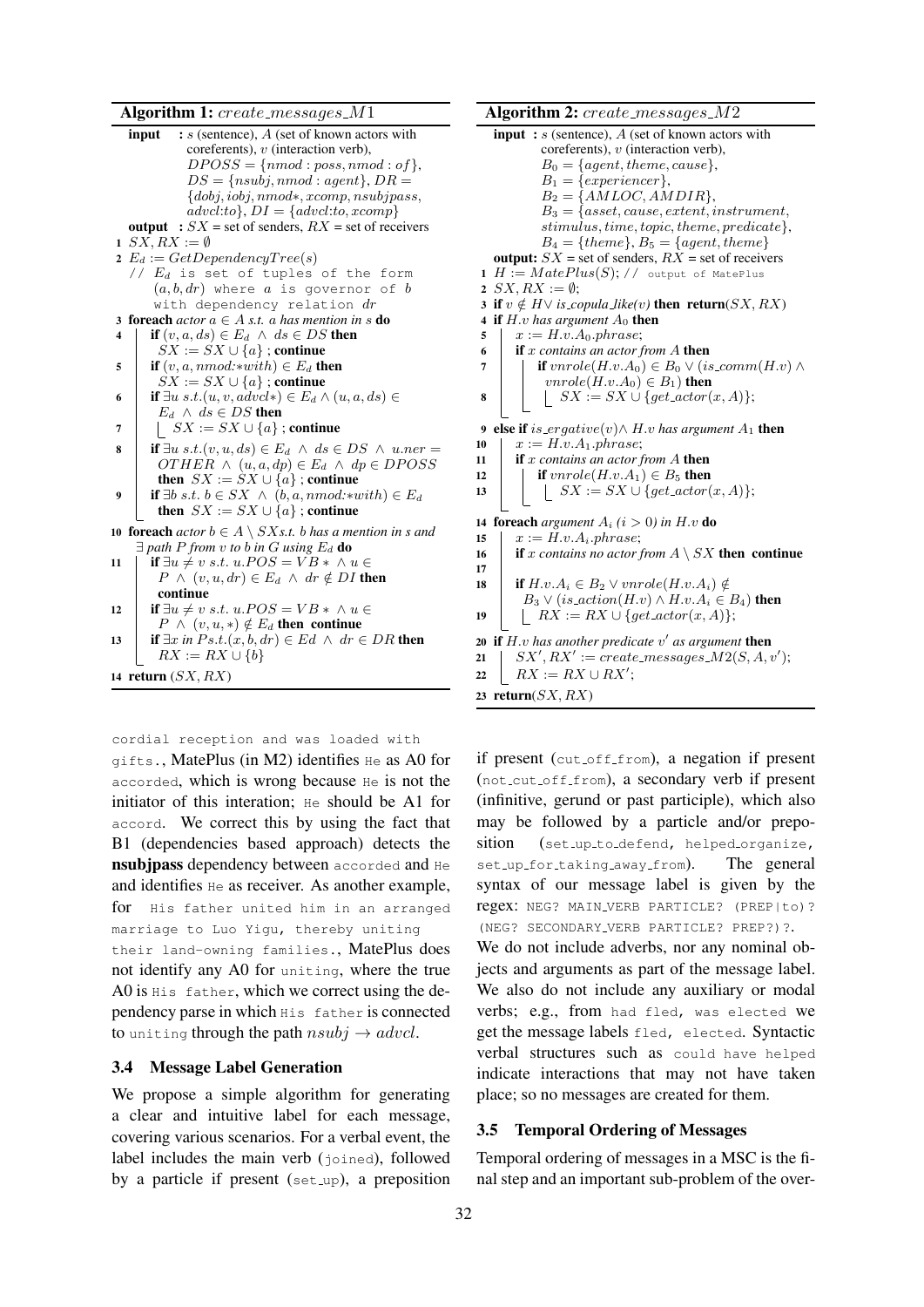all high-level goal of automated MSC extraction. To order the messages, it is important to assign a temporal anchor to each message. A temporal anchor is a point in time (such as  $1795-10-01$ ), at which an interaction has happened. The granularity of the temporal anchor is defined at the level of a year (1795), a month (1795-10) or a day (1795-10-01), but not lower.

We can observe sentences in a narrative which contain explicit time expressions (timex). Explicit timex are date points which are self-contained (e.g., October 1795) or can be resolved based on previously occurring dates (e.g., Three months earlier). Temporal anchors of messages in such sentences can be assigned normalized values of the explicit timex. To achieve this, we first identify these explicit timex and normalize them using the Heideltime timex recognizer and normaliza-tion system (Strötgen and Gertz, [2015\)](#page-8-15). Secondly, the normalized explicit timex is assigned as the temporal anchor of the message which is present in the sentence. In case of sentences with multiple message verbs, the normalized explicit timex is assigned as the temporal anchor of the message which has its main verb nearest to the timex in the sentence's dependency tree.

However, it is important to note that messages may be in sentences without any explicit timex. In order to find the temporal anchor of such messages we employ the "document level time-anchoring (DLT)" algorithm proposed by [\(Laparra et al.,](#page-8-9) [2015\)](#page-8-9). The algorithm takes a list of messages (as per the text order) and document creation time (DCT) as inputs. The key assumption behind the algorithm is that all the messages of exactly same tense tend to occur in the text order, unless stated explicitly. In other words, the author will mention an explicit timex for the current message with tense  $t$ , only if its temporal anchor is different from the anchor of the last message of tense  $t$ .

The algorithm proceeds as follows: If a message  $m$  has a time anchor  $t$  obtained from an explicit timex, then  $t$  is stored in a tense-to-anchor map as the last seen anchor associated with the tense of m. However, if m does not have a temporal anchor assigned, then the last seen anchor of the message's tense is obtained from the tenseto-anchor map and set as  $m$ 's temporal anchor. If the tense-to-anchor map does not have a mapping for  $m$ 's tense then the provided DCT is set as  $m$ 's temporal anchor.

Once all messages are assigned some temporal anchor, a simple sorting algorithm is used to order the messages based on their anchors. While sorting it is taken care that the assumption of *ordering messages with the same temporal anchor by their text order* is maintained.

## 4 Experimental Evaluation

## 4.1 Datasets

We evaluate our approach on history narratives as they are replete with multiple actors, spatiotemporal details and have varied forms of interactions. We choose public narratives of varying linguistic complexity to cover a spectrum of history: (i) famous personalities: Napoleon (Nap) [\(Littel,](#page-8-16) [2008\)](#page-8-16), and Mao Zedong (Mao) [\(Wikipedia,](#page-8-17) [2018\)](#page-8-17), (ii) a key event: Battle of Haldighati (BoH) [\(Chan](#page-8-18)[dra,](#page-8-18) [2007\)](#page-8-18), and (iii) a major phenomenon: Fascism (Fas) [\(Littel,](#page-8-16) [2008\)](#page-8-16).

We also use a subset of the Facebook's bAbI QA dataset [\(Weston et al.,](#page-8-19) [2015\)](#page-8-19) which is a text understanding and reasoning benchmark. Our bAbI dataset includes 10 instances from the timereasoning subset of the bAbI QA dataset. Each instance consists of two interleaved sets of information: a set of sentences describing an event and its time for e.g. Mary went to the cinema yesterday., and a set of temporal reasoning questions which need to be answered based on the sentences seen till that instant. We remove the questions from each instance keeping only the event description sentences as input to the approach.

We manually annotated these datasets for independent actor mentions, their aliases (canonical mentions), interaction verbs, complete messages and temporal ordering of the messages. Number of sentences and messages for the datasets are: Nap (106, 99), Fas (117, 115), BoH (77, 133), Mao (58, 135) and bAbI (118, 118).

## 4.2 Evaluation

We give highest priority to the message label and hence senders / receivers of a message are deemed to be correct only if the corresponding message label has been identified correctly. As one of the evaluation measures, we report the F-measure for identifying only the message labels, ignoring the corresponding senders / receivers.

We further evaluate message identification performance of the proposed approaches at two levels: i) complete messages with actor mentions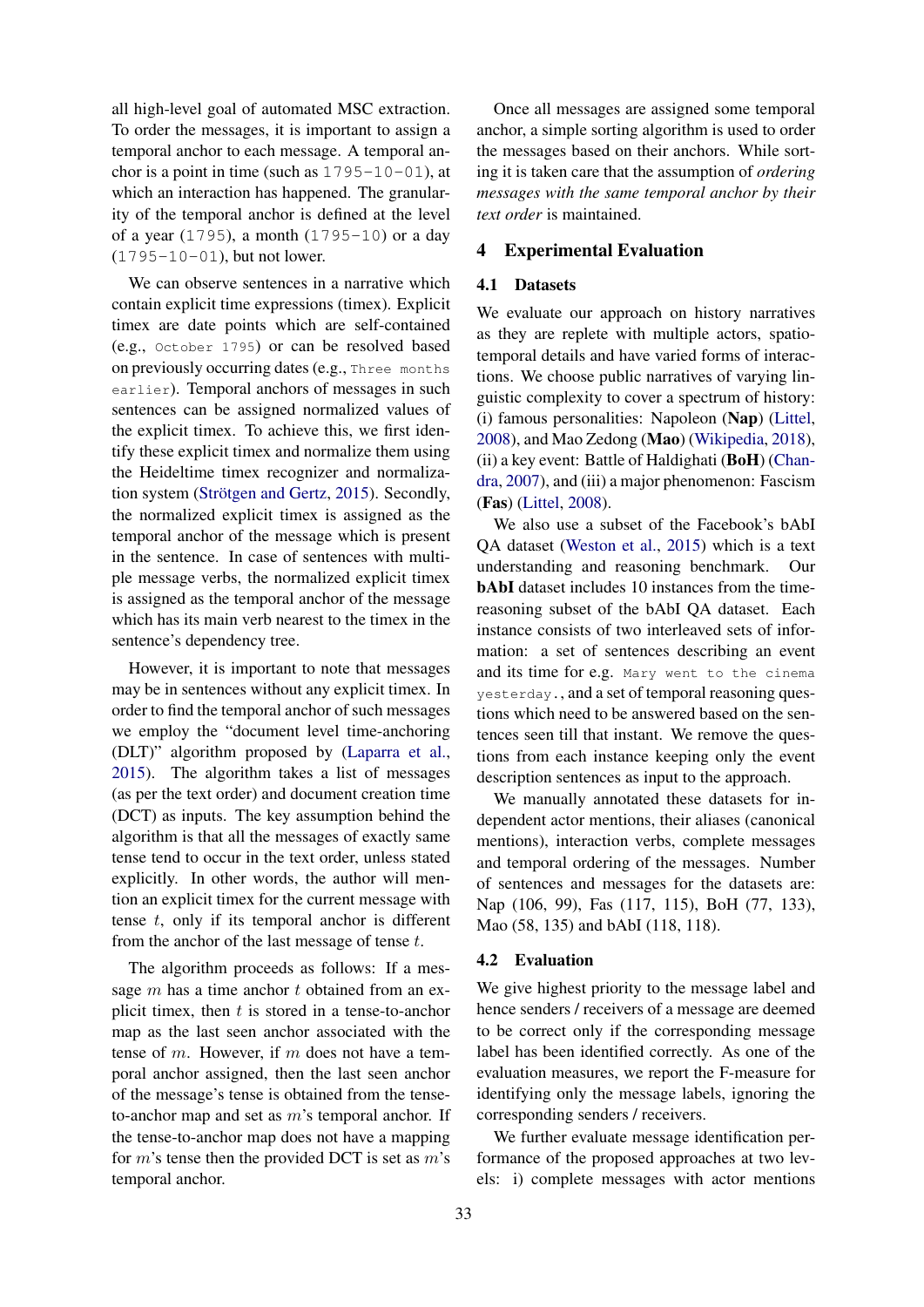(denoted as  $L_1$  level) and ii) complete messages with canonical mentions of the actors  $(L_2 \text{ level})$ . As described in Section [3.1,](#page-2-0) each actor mention has a canonical mention associated with it, which represents a group of corefering actor mentions. At  $L_1$  level, a predicted message is counted as a true positive if the combination of the predicted sender mention, receiver mention and message label (i.e., the complete message) is present in the gold-standard messages for the same sentence. False positives and false negatives are computed on similar lines and overall F-measures are computed for identifying complete messages, at the actor mention level. Similarly, the corresponding Fmeasures at  $L_2$  (canonical mention) level are also computed by considering canonical senders / receivers instead of their mentions.

We conduct the experiments in two different settings: i) Setting  $S_1$ : using gold-standard information about actor mentions, canonical mentions and interaction verbs ii) Setting  $S_2$ : using predicted actors and interaction verbs. We use the approach proposed by Patil et al. [\(2018\)](#page-8-10) for predicting actor mentions and identifying canonical mentions; and a simple algorithm for predicting interaction verbs. For evaluating our temporal ordering approach, we use Kendall's  $\tau$  rank correlation coefficient [\(Kendall,](#page-8-20) [1938\)](#page-8-20) to compare predicted and gold time-lines of a key actor in each dataset (e.g., Mao Zedong in the Mao dataset).

As goal of Kof's work [\(Kof,](#page-8-21) [2007\)](#page-8-21) is same as our work on message extraction, we use it as one of the baselines (B-Kof). We also use OpenIE [\(Mausam et al.,](#page-8-22) [2012\)](#page-8-22) as another baseline (B-OIE). To avoid unnecessarily penalizing B-OIE, we consider only those extractions where relations fit our definition of interaction verbs and arguments fit our definition of actors. We compare our temporal ordering approach with the default text order based baseline (Text-Order). Table [2](#page-7-0) shows comparative performance of the proposed approaches for message extraction and temporal ordering.

#### 4.3 Analysis of Results

It can be observed in Table [2](#page-7-0) that our proposed approaches M1 and M2 are consistently outperforming their corresponding baselines for all datasets in Setting  $S_1$ . Also, the approach M3 outperforms all other approaches in Setting  $S_1$  when considering actor mentions for the complete message.

F1-measures in the setting  $S_2$  get reduced con-

siderably as compared to  $S_1$ . Our approach is a pipeline-based approach where output of actor and interaction verb identification are provided as input for the message creation algorithms. So, the errors in these earlier stages are propagated to the message creation stage, resulting in lower performance for the overall pipeline. Especially, identifying coreferences of actor mentions to determine canonical mentions, is a hard problem [\(Ng,](#page-8-23) [2017\)](#page-8-23). Hence, in the setting  $S_2$ , we see a significant drop in F1-measure when we go from  $L_1$  level messages to the  $L_2$  level where identification of correct canonical sender / receiver is important.

History narratives tend to describe interactions mostly in the order in which they happen. Hence, we can observe that performance of the DLT based approach and Text-Order baseline is almost similar for the History datasets. In some instances, DLT based approach performs poorly as the default fall back for any previously unobserved tense is the DCT. This can be incorrect if a message with its verb in past participle is anchored at DCT even after observing multiple previous messages in past tense anchored at an earlier time point. For datasets like bAbI in which text order of interactions differs significantly from the actual temporal order, the performance of the DLT based temporal ordering approach is better than the baseline.

## 5 Related Work

Though there has been some work in applying MSC for Software Engineering domain, less attention is given to the automatic construction of MSC using NLP. Feijs [\(2000\)](#page-8-1) proposed an "objectoriented" approach to automatically construct an MSC from a narrative. The approach makes use of a set of generative rules in the form of a grammar. Kof [\(2007\)](#page-8-21) proposed an approach to construct MSC for modelling scenarios from requirement analysis documents. Kof's approach is based on the situation stack based notion of human attention in a discourse [\(Grosz et al.,](#page-8-24) [1995\)](#page-8-24). However, the approach makes naive assumptions while finding senders, receivers and action verbs. For example, a sentence contains only one action verb, actors can be found in a pre-defined list and so on. As history narratives include multiple senders/receivers/action verbs and the actors are not pre-specified in a sentence Kof's approach [\(Kof,](#page-8-21) [2007\)](#page-8-21) is less suitable.

Our work is close to the work by Chambers and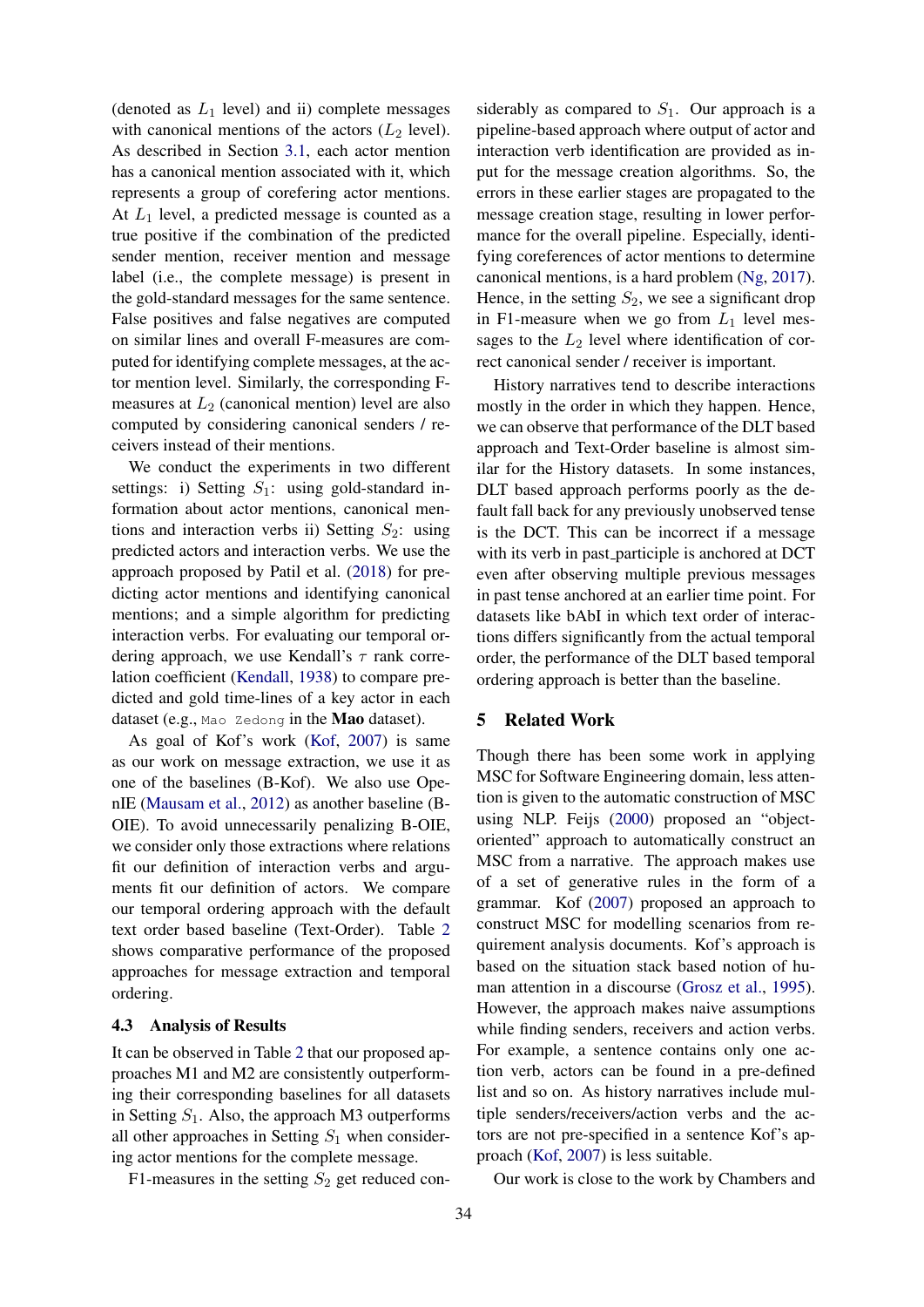<span id="page-7-0"></span>

|                |                | <b>Message</b> |       | <b>Complete Message</b> |       |                           |       | <b>Temporal Ordering</b> |                          |                          |                          |
|----------------|----------------|----------------|-------|-------------------------|-------|---------------------------|-------|--------------------------|--------------------------|--------------------------|--------------------------|
|                |                | Label          |       | <b>Actor Mentions</b>   |       | <b>Canonical Mentions</b> |       | <b>Text-Order</b>        |                          | <b>DLT</b>               |                          |
| <b>Dataset</b> | Approach       | $S_1$          | $S_2$ | $\mathcal{S}_1$         | $S_2$ | $S_1$                     | $S_2$ | $S_1$                    | $S_2$                    | $\mathcal{S}_1$          | $S_2$                    |
|                | <b>B-OIE</b>   | 0.54           | 0.42  | 0.38                    | 0.18  | 0.38                      | 0.18  | $\overline{a}$           | $\frac{1}{2}$            | $\equiv$                 | $\overline{\phantom{a}}$ |
|                | B-Kof          | 0.32           | 0.25  | 0.17                    | 0.08  | 0.17                      | 0.08  | ÷                        | $\overline{\phantom{a}}$ | ٠                        |                          |
|                | B1             | 0.92           | 0.67  | 0.49                    | 0.28  | 0.49                      | 0.32  |                          |                          |                          |                          |
| <b>Nap</b>     | B <sub>2</sub> | 0.94           | 0.70  | 0.64                    | 0.32  | 0.62                      | 0.34  |                          |                          |                          |                          |
|                | M1             | 0.95           | 0.68  | 0.51                    | 0.26  | 0.51                      | 0.31  | 0.99                     | 0.99                     | 0.95                     | 0.99                     |
|                | M <sub>2</sub> | 0.94           | 0.71  | 0.65                    | 0.29  | 0.64                      | 0.29  | 0.99                     | 0.99                     | 0.99                     | 0.99                     |
|                | M <sub>3</sub> | 0.94           | 0.71  | 0.66                    | 0.32  | 0.64                      | 0.33  | 0.99                     | 0.99                     | 0.93                     | 0.93                     |
|                | $B-OIE$        | 0.56           | 0.51  | 0.44                    | 0.28  | 0.43                      | 0.19  | $\overline{a}$           | $\equiv$                 | $\equiv$                 | $\equiv$                 |
|                | B-Kof          | 0.41           | 0.29  | 0.22                    | 0.12  | 0.22                      | 0.07  | ۳                        |                          |                          |                          |
|                | B1             | 0.93           | 0.63  | 0.58                    | 0.31  | 0.58                      | 0.25  |                          |                          |                          |                          |
| Fas            | B2             | 0.92           | 0.62  | 0.59                    | 0.29  | 0.59                      | 0.22  |                          |                          |                          |                          |
|                | M1             | 0.94           | 0.60  | 0.59                    | 0.29  | 0.59                      | 0.23  | 0.99                     | 1.0                      | 0.96                     | 0.9                      |
|                | M <sub>2</sub> | 0.92           | 0.63  | 0.64                    | 0.28  | 0.64                      | 0.22  | 0.99                     | 0.99                     | 0.96                     | 0.89                     |
|                | M <sub>3</sub> | 0.92           | 0.63  | 0.69                    | 0.33  | 0.69                      | 0.26  | 0.97                     | 0.99                     | 0.94                     | 0.89                     |
|                | <b>B-OIE</b>   | 0.48           | 0.50  | 0.34                    | 0.24  | 0.35                      | 0.19  | $\overline{a}$           | $\equiv$                 | $\equiv$                 | $\equiv$                 |
|                | B-Kof          | 0.28           | 0.29  | 0.12                    | 0.07  | 0.12                      | 0.07  | $\overline{a}$           |                          |                          |                          |
|                | B1             | 0.86           | 0.72  | 0.40                    | 0.31  | 0.41                      | 0.21  |                          | ÷.                       |                          |                          |
| Mao            | B2             | 0.93           | 0.74  | 0.61                    | 0.31  | 0.63                      | 0.18  |                          |                          |                          |                          |
|                | M1             | 0.93           | 0.76  | 0.44                    | 0.31  | 0.45                      | 0.22  | 0.88                     | 0.88                     | 0.84                     | 0.84                     |
|                | M <sub>2</sub> | 0.93           | 0.73  | 0.65                    | 0.34  | 0.67                      | 0.20  | 0.90                     | 0.88                     | 0.86                     | 0.88                     |
|                | M <sub>3</sub> | 0.93           | 0.73  | 0.65                    | 0.33  | 0.66                      | 0.21  | 0.90                     | 0.88                     | 0.86                     | 0.88                     |
|                | <b>B-OIE</b>   | 0.39           | 0.40  | 0.28                    | 0.19  | 0.28                      | 0.04  | $\overline{a}$           | $\bar{ }$                | $\overline{a}$           |                          |
|                | B-Kof          | 0.25           | 0.22  | 0.09                    | 0.06  | 0.09                      | 0.02  |                          |                          |                          |                          |
|                | B1             | 0.91           | 0.79  | 0.58                    | 0.50  | 0.51                      | 0.21  |                          |                          | L.                       |                          |
| <b>BoH</b>     | B2             | 0.96           | 0.80  | 0.63                    | 0.43  | 0.59                      | 0.21  | $\overline{a}$           |                          |                          |                          |
|                | M1             | 0.96           | 0.81  | 0.64                    | 0.47  | 0.56                      | 0.22  | 0.96                     | 0.96                     | 0.84                     | 0.81                     |
|                | M <sub>2</sub> | 0.96           | 0.79  | 0.65                    | 0.46  | 0.61                      | 0.21  | 0.96                     | 0.96                     | 0.84                     | 0.81                     |
|                | M <sub>3</sub> | 0.96           | 0.79  | 0.71                    | 0.52  | 0.65                      | 0.22  | 0.96                     | 0.96                     | 0.84                     | 0.81                     |
|                | <b>B-OIE</b>   | 1.00           | 1.00  | $\overline{1.00}$       | 0.81  | 1.00                      | 0.81  | ÷,                       | ä,                       | $\overline{a}$           |                          |
|                | B-Kof          | 0.83           | 0.67  | 0.83                    | 0.67  | 0.83                      | 0.67  |                          | $\equiv$                 | $\overline{a}$           | $\equiv$                 |
|                | B1             | 1.00           | 1.00  | 0.95                    | 0.77  | 0.95                      | 0.77  | ۳                        | $\overline{\phantom{a}}$ | $\overline{\phantom{a}}$ | $\overline{\phantom{a}}$ |
| <b>bAbI</b>    | B2             | 1.00           | 1.00  | 0.46                    | 0.39  | 0.46                      | 0.39  |                          |                          |                          |                          |
|                | M1             | 1.00           | 1.00  | 1.00                    | 0.81  | 1.00                      | 0.81  | 0.73                     | 0.73                     | 1.0                      | 1.0                      |
|                | M <sub>2</sub> | 1.00           | 1.00  | 1.00                    | 0.81  | 1.00                      | 0.81  | 0.73                     | 0.73                     | 1.0                      | 1.0                      |
|                | M <sub>3</sub> | 1.00           | 1.00  | 1.00                    | 0.81  | 1.00                      | 0.81  | 0.73                     | 0.73                     | 1.0                      | 1.0                      |

Table 2: F1-measures for following approaches- B-OIE: OpenIE baseline, B-Kof: Kof [\(2007\)](#page-8-21), B1: Base-line using only dependencies, B2: Baseline using only SRL, M1: create\_messages\_M1 (Algorithm [1\)](#page-4-0), M2: create messages  $M2$  (Algorithm [2\)](#page-4-1), M3: Combined approach using SRL and dependencies. Setting  $S_1$  corresponds to using gold actors and interaction verbs, Setting  $S_2$  uses predicted actors and interaction verbs

Jurafsky [\(2009\)](#page-8-4) on modelling of narrative schemas and their participants. They need a *corpus of narratives* to identify prototypical schemas which try to capture common sequence of events. We address a different problem of extracting MSC from a *single* narrative and do not need a corpus. MSC has been proposed as a knowledge representation for a narrative text in [\(Bedi et al.,](#page-8-25) [2017\)](#page-8-25). We extend their work to automatically construct MSC.

Open Information Extraction (OpenIE) systems aim to extract tuples consisting of relation phrases and their multiple associated argument phrases from an input sentence [\(Mausam et al.,](#page-8-22) [2012\)](#page-8-22). The predicate-argument structures in OpenIE seem similar to SRL and dependency parsing. However, in dependency parsing the relations are fixed, while SRL systems require deeper semantic analysis of a sentence and hence they depend on lexical resources like PropBank and FrameNet. On the other hand, the predicate-argument structures in OpenIE are not restricted to any pre-specified or fixed list of relations and arguments.

#### 6 Conclusions

Message Sequence Charts (MSC) is an important knowledge representation to summarize and visualize narratives such as historical texts. We proposed algorithms to automatically extract MSC from history narratives. We observed that the state-of-the-art systems of dependency parsing and SRL can not be used as-is for the task. Combining dependency parsing, SRL and linguistic knowledge achieves the best performance on different narratives. We also report results on temporal ordering of messages in the MSC using a tense based temporal anchoring approach.